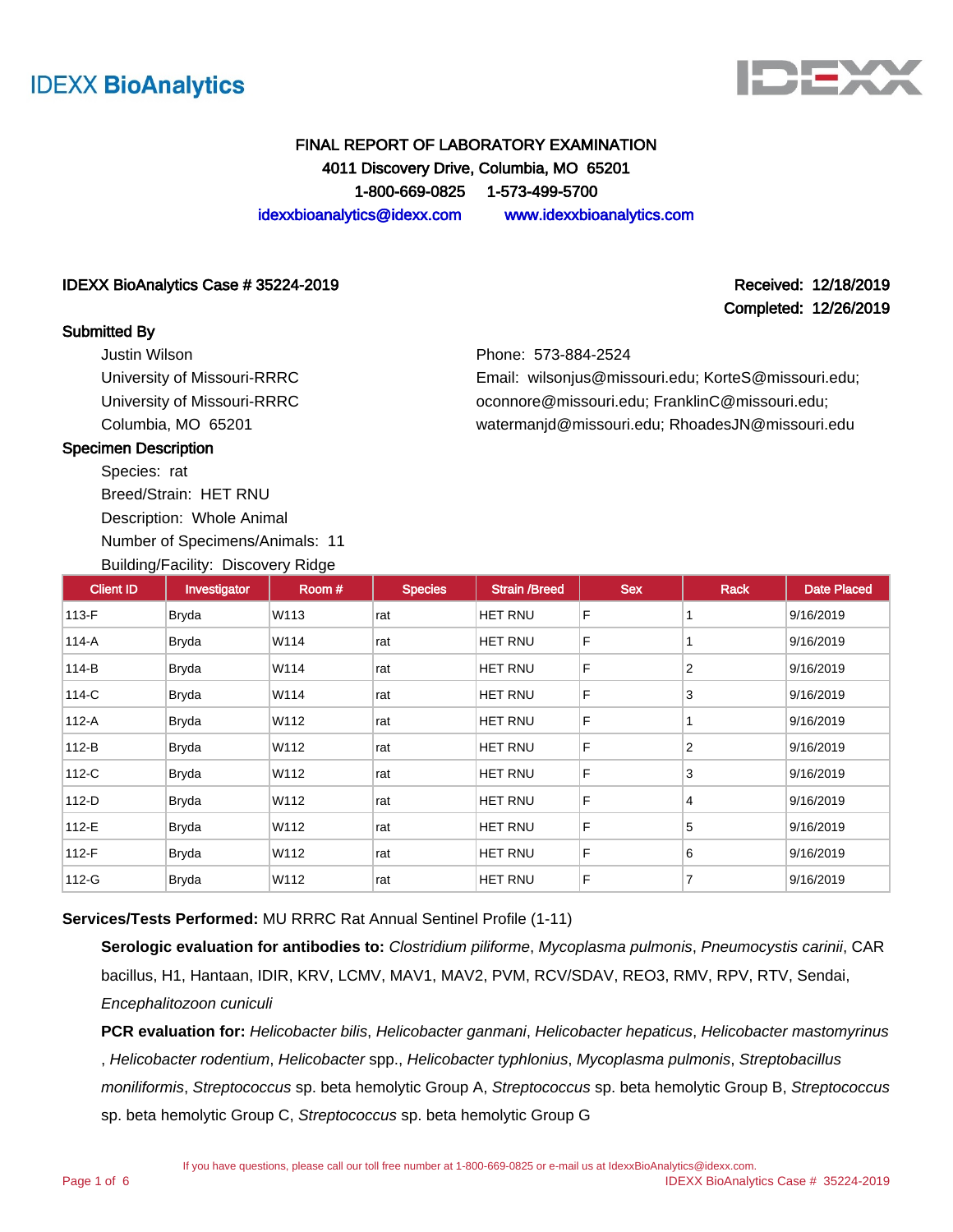**Parasitologic evaluation for:** fur mites, mesostigmatid mites, lice, Spironucleus muris, Giardia muris, large intestinal flagellates and amoeba, pinworms and tapeworms

**Microbiologic evaluation for:** Bordetella bronchiseptica, Corynebacterium kutscheri, Pasteurella multocida, Pasteurella pneumotropica biotype Heyl, Pasteurella pneumotropica biotype Jawetz, Salmonella enterica, Streptococcus pneumoniae

**General Comments:** Discovery Ridge - 2019 Q4 'A' room rat sentinel necropsies

**Summary:** Low level reactivity to Clostridium piliforme was detected by MFI in sample 112-E; however, the follow-up Clostridium piliforme IFA test result was negative. The overall conclusion is that the sample is negative for antibodies to Clostridium piliforme. This pattern of reactivity is indicative of non-specific antibody adherence. Please see the report for details.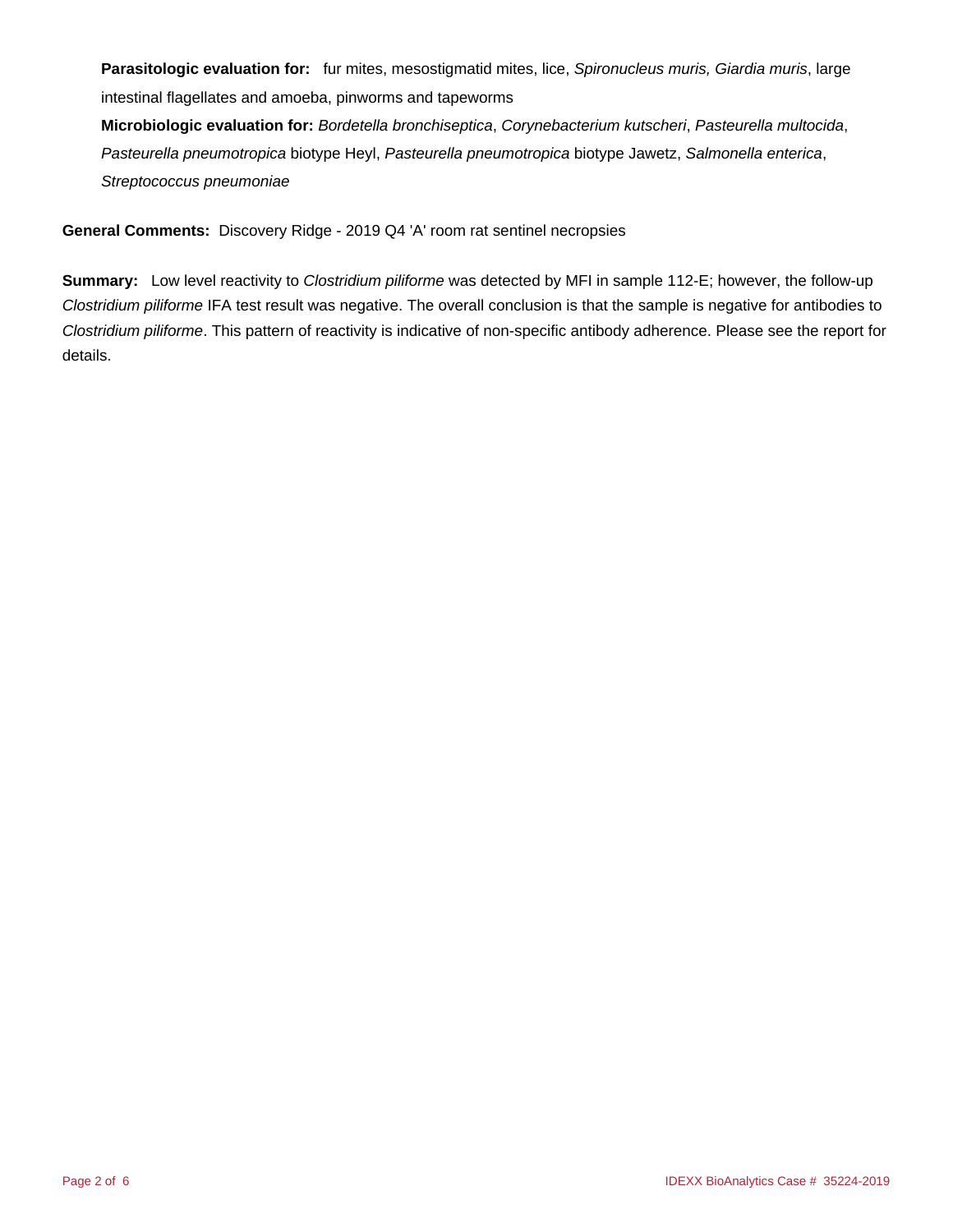# **NECROPSY**

No gross lesions were detected in any of the body systems and organs examined.

# SEROLOGY SUMMARY

|                                    | $113-F$                      | $114-A$        | $114-B$        | $\overline{114-C}$ | $112-A$        | $112-B$        | 112-C          | $112-D$                      | 112-E          |
|------------------------------------|------------------------------|----------------|----------------|--------------------|----------------|----------------|----------------|------------------------------|----------------|
| <b>CAR bacillus</b>                | $\blacksquare$               | $\blacksquare$ | $\blacksquare$ | $\blacksquare$     | $\blacksquare$ | $\blacksquare$ | $\sim$         | $\blacksquare$               | $\blacksquare$ |
| <b>Encephalitozoon</b><br>cuniculi |                              |                | $\blacksquare$ | $\blacksquare$     | ٠              |                | ٠              | $\blacksquare$               |                |
| <b>IDIR</b>                        | $\blacksquare$               | $\blacksquare$ | $\blacksquare$ | $\blacksquare$     | $\blacksquare$ | $\blacksquare$ | $\blacksquare$ | $\blacksquare$               | $\blacksquare$ |
| <b>Hantaan</b>                     | $\blacksquare$               | $\blacksquare$ | $\blacksquare$ | $\blacksquare$     | $\blacksquare$ | $\blacksquare$ | $\blacksquare$ | $\blacksquare$               | $\blacksquare$ |
| <b>LCMV</b>                        | $\blacksquare$               | $\blacksquare$ | $\blacksquare$ | $\blacksquare$     | $\blacksquare$ | $\blacksquare$ | $\blacksquare$ | $\blacksquare$               | $\blacksquare$ |
| <b>Mycoplasma pulmonis</b>         | $\qquad \qquad \blacksquare$ | $\blacksquare$ | $\blacksquare$ | $\blacksquare$     | $\blacksquare$ | $\blacksquare$ | $\blacksquare$ | $\qquad \qquad \blacksquare$ | $\blacksquare$ |
| MAV <sub>1</sub>                   | $\blacksquare$               | $\blacksquare$ | $\blacksquare$ | $\blacksquare$     | $\blacksquare$ | $\blacksquare$ | $\blacksquare$ | $\blacksquare$               | $\blacksquare$ |
| MAV <sub>2</sub>                   | ۰                            | ٠              | $\blacksquare$ | $\blacksquare$     | $\blacksquare$ | ۰              | $\blacksquare$ | $\blacksquare$               | $\blacksquare$ |
| <b>Pneumocystis carinii</b>        | $\blacksquare$               | $\blacksquare$ | $\blacksquare$ | $\blacksquare$     | $\blacksquare$ | $\blacksquare$ | $\blacksquare$ | $\blacksquare$               | $\blacksquare$ |
| <b>RPV</b>                         | $\blacksquare$               | $\blacksquare$ | $\blacksquare$ | $\blacksquare$     | $\blacksquare$ | $\blacksquare$ | $\blacksquare$ | $\blacksquare$               | ٠              |
| <b>RMV</b>                         | $\blacksquare$               | $\blacksquare$ | $\blacksquare$ | $\blacksquare$     | $\blacksquare$ | $\blacksquare$ | $\blacksquare$ | $\blacksquare$               | ۰              |
| <b>KRV</b>                         | -                            | $\blacksquare$ | $\blacksquare$ | $\blacksquare$     | $\blacksquare$ |                | $\blacksquare$ | $\blacksquare$               |                |
| <b>H1</b>                          | $\blacksquare$               | $\blacksquare$ | $\blacksquare$ | $\blacksquare$     | $\blacksquare$ | $\blacksquare$ | $\blacksquare$ | $\blacksquare$               | $\blacksquare$ |
| <b>PVM</b>                         | $\blacksquare$               | $\blacksquare$ | $\blacksquare$ | $\blacksquare$     | $\blacksquare$ | $\blacksquare$ | $\blacksquare$ | $\blacksquare$               | $\blacksquare$ |
| <b>RCV/SDAV</b>                    | ۰                            | $\blacksquare$ | $\blacksquare$ | $\blacksquare$     | $\blacksquare$ | $\blacksquare$ | $\blacksquare$ | $\blacksquare$               | ۰              |
| REO <sub>3</sub>                   | $\blacksquare$               | $\blacksquare$ | $\blacksquare$ | $\blacksquare$     | $\blacksquare$ | $\blacksquare$ | $\blacksquare$ | $\blacksquare$               | $\blacksquare$ |
| <b>RTV</b>                         | $\blacksquare$               | $\blacksquare$ | $\blacksquare$ | $\blacksquare$     | $\blacksquare$ | $\blacksquare$ | $\blacksquare$ | $\blacksquare$               | ۰              |
| <b>Sendai</b>                      | $\blacksquare$               | $\blacksquare$ | $\blacksquare$ | $\blacksquare$     | $\blacksquare$ | $\blacksquare$ | $\blacksquare$ | $\blacksquare$               | $\blacksquare$ |
| <b>Clostridium piliforme</b>       | $\blacksquare$               | ۰              | $\blacksquare$ | $\blacksquare$     | $\blacksquare$ | $\blacksquare$ | $\blacksquare$ | $\blacksquare$               | ٠              |
| Rat IgG                            | ${\sf N}$                    | $\mathsf{N}$   | ${\sf N}$      | $\mathsf{N}$       | $\mathsf{N}$   | ${\sf N}$      | N              | $\mathsf{N}$                 | ${\sf N}$      |

|                                           | 112-F | 112-G |
|-------------------------------------------|-------|-------|
| <b>CAR bacillus</b>                       |       |       |
| <b>Encephalitozoon</b><br><b>cuniculi</b> |       |       |
| <b>IDIR</b>                               |       |       |
| <b>Hantaan</b>                            |       |       |
| <b>LCMV</b>                               |       |       |
| <b>Mycoplasma pulmonis</b>                |       |       |
| <b>MAV1</b>                               |       |       |
| MAV <sub>2</sub>                          |       |       |
| <b>Pneumocystis carinii</b>               |       |       |
| <b>RPV</b>                                |       |       |
| <b>RMV</b>                                |       |       |
| <b>KRV</b>                                |       |       |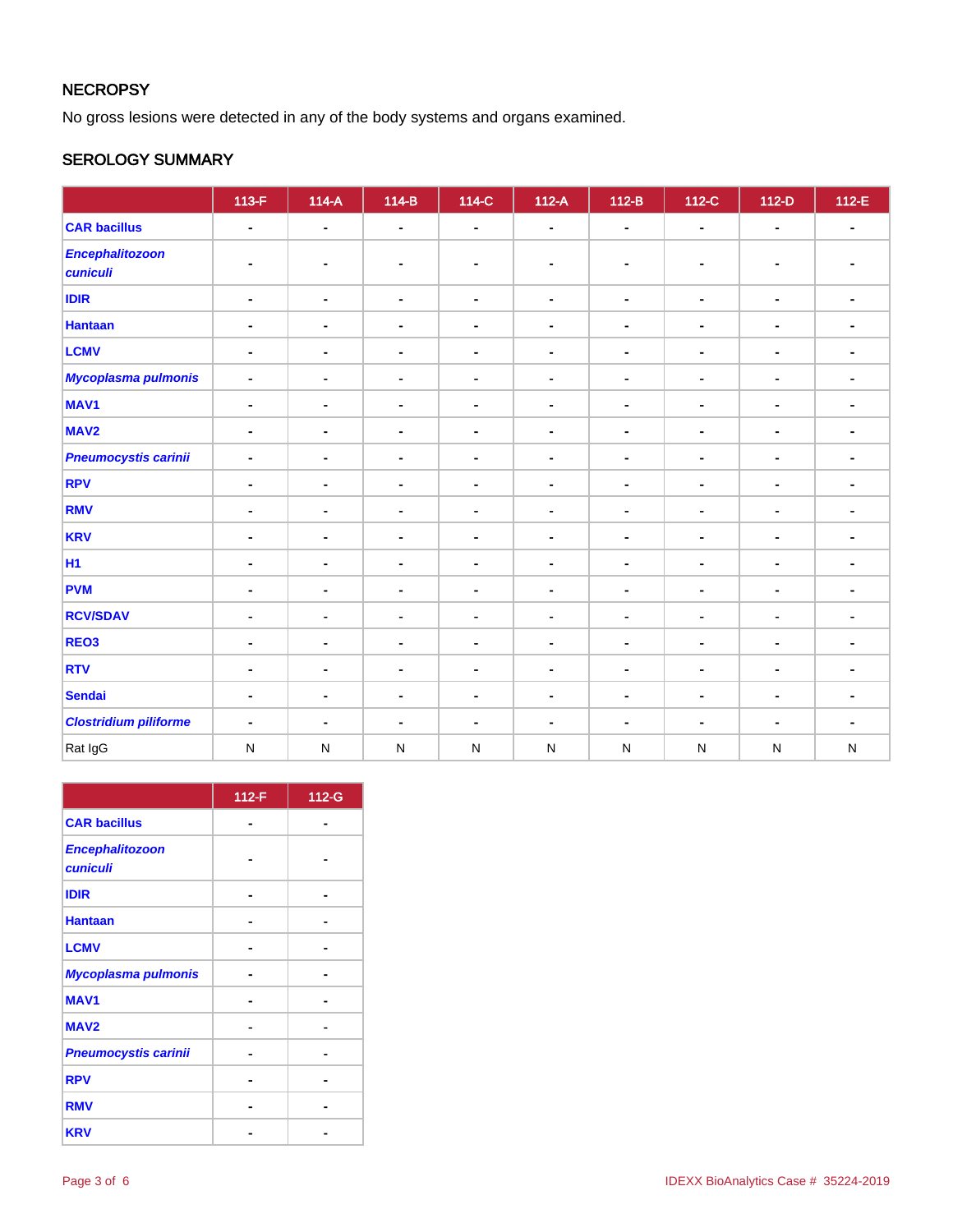|                              | 112-F | 112-G |
|------------------------------|-------|-------|
| <b>H1</b>                    |       |       |
| <b>PVM</b>                   |       |       |
| <b>RCV/SDAV</b>              |       |       |
| REO <sub>3</sub>             |       |       |
| <b>RTV</b>                   |       |       |
| <b>Sendai</b>                |       |       |
| <b>Clostridium piliforme</b> |       |       |
| Rat IgG                      | Ν     | N     |

Legend: + = positive - = negative blank = test not performed EQ = equivocal HE = hemolysis precluded testing I = insufficient W = weak positive WB = Western Blot confirmatory analysis pending NS = non-specific reactivity N = normal IgG L = less than normal IgG

# PCR EVALUATION

| feces                        | $113-F$ | $114-A$ | $114-B$                  | 114-C                    | $112-A$ | $112-B$ | $112-C$ | $112-D$                  | $112-E$ |
|------------------------------|---------|---------|--------------------------|--------------------------|---------|---------|---------|--------------------------|---------|
| Helicobacter spp.            |         |         |                          |                          |         |         |         |                          |         |
| Helicobacter bilis           |         |         | $\blacksquare$           | $\overline{\phantom{a}}$ |         |         |         | -                        |         |
| Helicobacter ganmani         |         |         | $\overline{\phantom{0}}$ | $\overline{\phantom{0}}$ |         | -       |         | $\overline{\phantom{0}}$ |         |
| Helicobacter hepaticus       |         |         | $\blacksquare$           | $\sim$                   |         |         |         | -                        |         |
| Helicobacter<br>mastomyrinus |         |         |                          |                          |         |         |         |                          |         |
| Helicobacter rodentium       |         |         |                          |                          |         |         |         |                          |         |
| Helicobacter typhlonius      |         |         |                          |                          |         |         |         |                          |         |

| feces                        | 112-F | 112-G |
|------------------------------|-------|-------|
| Helicobacter spp.            |       |       |
| <b>Helicobacter bilis</b>    |       |       |
| Helicobacter ganmani         |       |       |
| Helicobacter hepaticus       |       |       |
| Helicobacter<br>mastomyrinus |       |       |
| Helicobacter rodentium       |       |       |
| Helicobacter typhlonius      |       |       |

| oral swab                                   | $113-F$ | $114-A$ | $114-B$        | 114-C | $112-A$ | $112-B$        | 112-C | $112-D$ | 112-E |
|---------------------------------------------|---------|---------|----------------|-------|---------|----------------|-------|---------|-------|
| Mycoplasma pulmonis                         |         |         | $\blacksquare$ |       |         | $\blacksquare$ |       |         |       |
| Streptobacillus<br>moniliformis             |         |         |                |       |         |                |       |         |       |
| Streptococcus sp. beta<br>hemolytic Group A |         |         |                |       |         |                |       |         |       |
| Streptococcus sp. beta<br>hemolytic Group B |         |         | $\blacksquare$ |       |         |                |       |         |       |
| Streptococcus sp. beta<br>hemolytic Group C |         |         |                |       |         |                |       |         |       |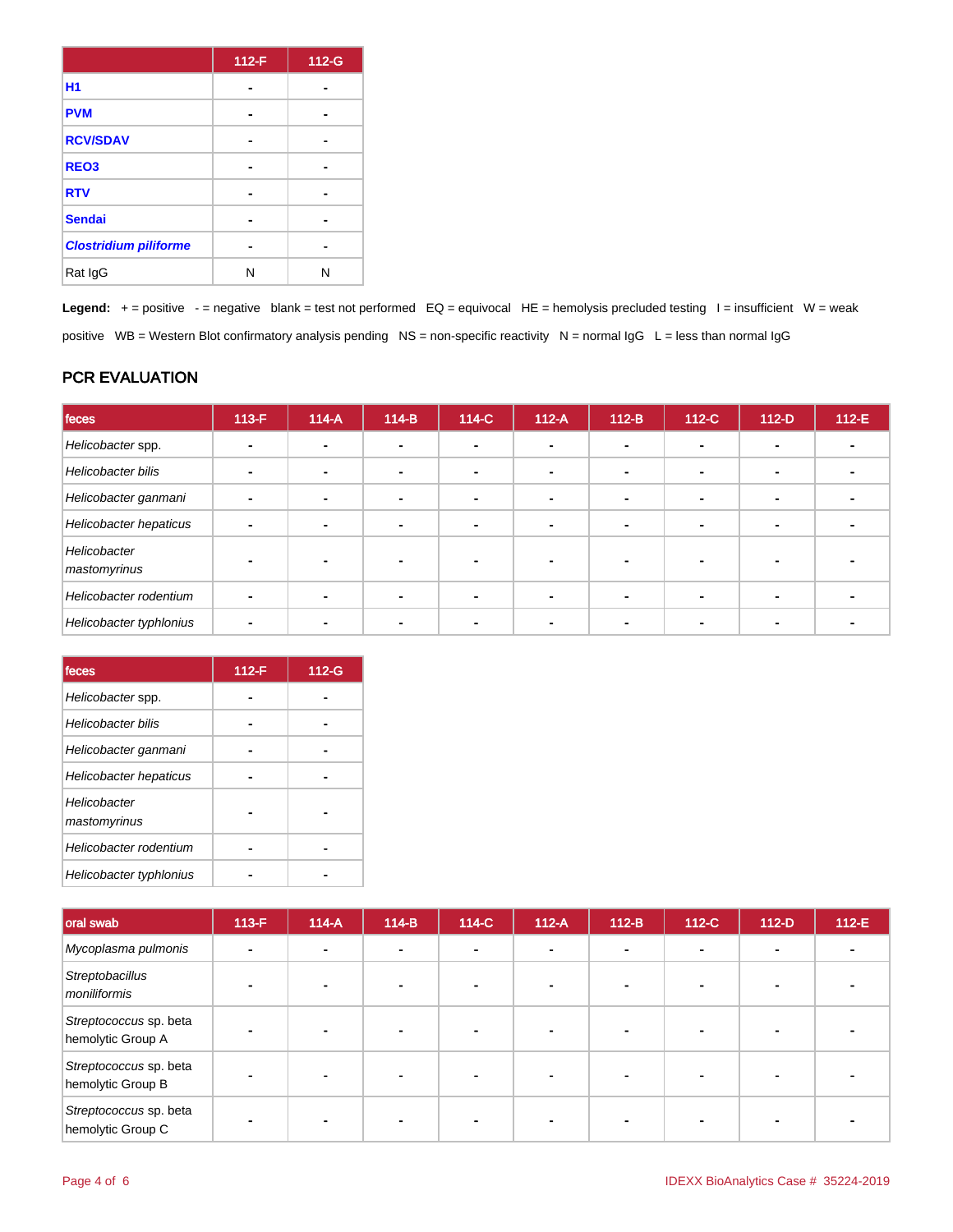| oral swab                                   | 113-F                    | 114-A | $114-B$     | 114-C  | 112-A | 112-B | $112-C$ | $112-D$ | 112-E |
|---------------------------------------------|--------------------------|-------|-------------|--------|-------|-------|---------|---------|-------|
| Streptococcus sp. beta<br>hemolytic Group G | $\overline{\phantom{a}}$ |       | <b>1999</b> | $\sim$ |       | -     |         |         |       |

| oral swab                                   | $112-F$ | 112-G |
|---------------------------------------------|---------|-------|
| Mycoplasma pulmonis                         |         |       |
| Streptobacillus<br>moniliformis             |         |       |
| Streptococcus sp. beta<br>hemolytic Group A |         |       |
| Streptococcus sp. beta<br>hemolytic Group B |         |       |
| Streptococcus sp. beta<br>hemolytic Group C |         |       |
| Streptococcus sp. beta<br>hemolytic Group G |         |       |

Legend: + = positive - = negative id:id = pooled sample range id+id+id = non-range pooled sample NT or blank = no test performed wps = weak positive  $XX = T$ esting in progress

# **PARASITOLOGY**

|           | $113-F$ | $114-A$ |                          | 114-B   114-C | $112-A$ | $112-B$ | $112-C$ | 112-D | 112-E |
|-----------|---------|---------|--------------------------|---------------|---------|---------|---------|-------|-------|
| parasites |         | . .     | $\overline{\phantom{0}}$ |               |         |         |         |       |       |

|           | 112-F | 112-G |
|-----------|-------|-------|
| parasites |       |       |

# **MICROBIOLOGY**

Specimen/Source: cecum

| solate              | 113-F | $14-A$ | 114-B' | $14-C$ | $112-A$ | 112-B | 112-C | $12-D$ | $12-E$ |
|---------------------|-------|--------|--------|--------|---------|-------|-------|--------|--------|
| Salmonella enterica |       |        |        |        |         |       |       |        |        |

#### Specimen/Source: cecum

| <b>Isolate</b>      | $112-F$ | $112-G$ |
|---------------------|---------|---------|
| Salmonella enterica |         |         |

#### Specimen/Source: oral swab

| <b>Isolate</b>                              | $113-F$ | $114-A$ | $114-B$ | 114-C | $112-A$        | $112-B$                  | 112-C | $112-D$ | 112-E |
|---------------------------------------------|---------|---------|---------|-------|----------------|--------------------------|-------|---------|-------|
| Bordetella bronchiseptica                   |         |         | ۰       |       | $\blacksquare$ | $\sim$                   |       |         |       |
| Corynebacterium kutscheri                   |         | ۰       |         |       |                | $\blacksquare$           |       |         |       |
| Pasteurella multocida                       |         |         |         |       | -              | $\overline{\phantom{0}}$ |       |         |       |
| Pasteurella pneumotropica<br>biotype Heyl   |         |         |         |       |                |                          |       |         |       |
| Pasteurella pneumotropica<br>biotype Jawetz |         |         |         |       |                |                          |       |         |       |
| Streptococcus pneumoniae                    |         |         |         |       |                |                          |       |         |       |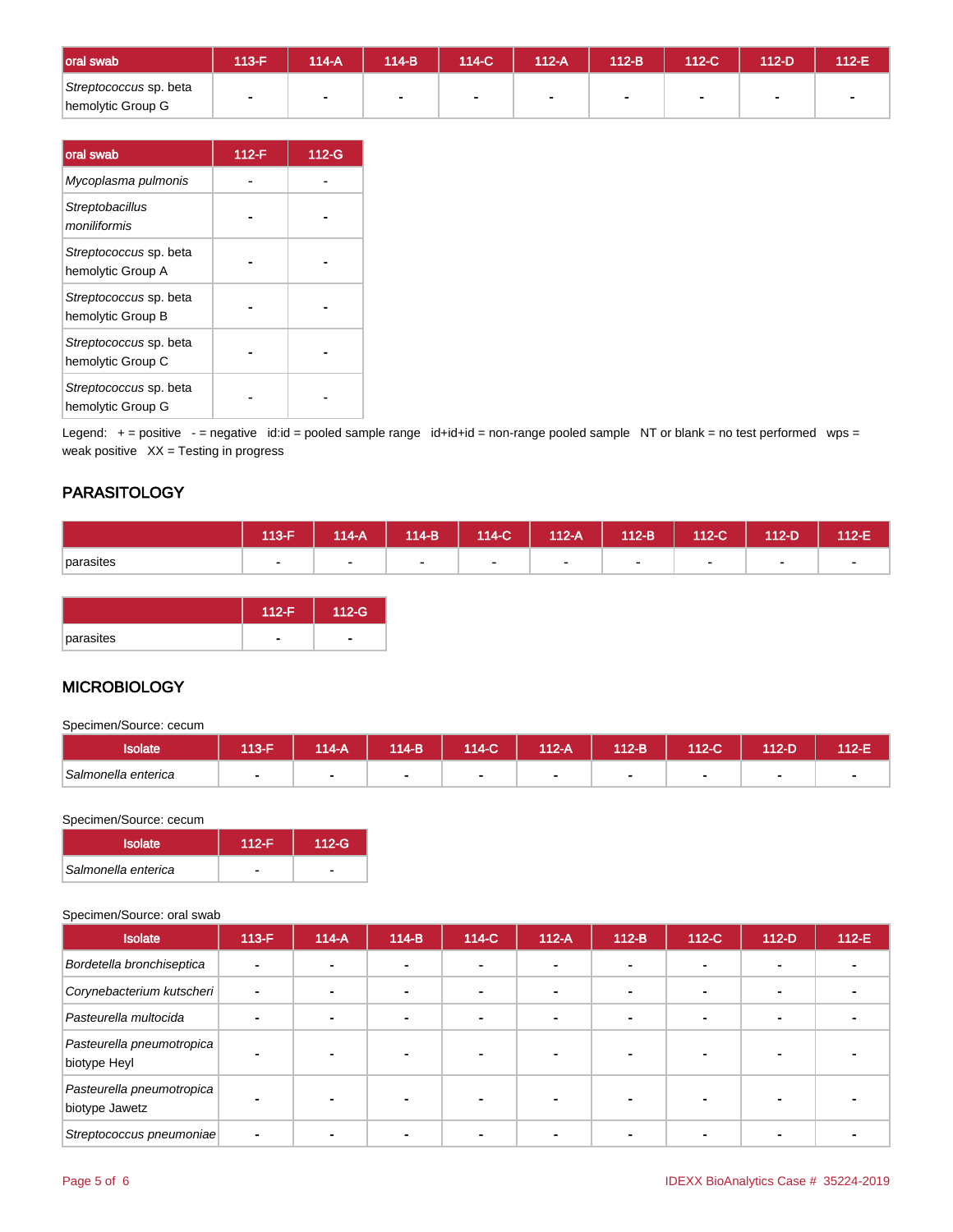Specimen/Source: oral swab

| <b>Isolate</b>                              | 112-F | $112-G$ |
|---------------------------------------------|-------|---------|
| Bordetella bronchiseptica                   |       |         |
| Corynebacterium kutscheri                   |       |         |
| Pasteurella multocida                       |       |         |
| Pasteurella pneumotropica<br>biotype Heyl   |       |         |
| Pasteurella pneumotropica<br>biotype Jawetz |       |         |
| Streptococcus pneumoniae                    |       |         |

Legend:  $+=$  agent recovered - = agent not recovered blank = test not performed  $n =$  no growth  $X =$  Preliminary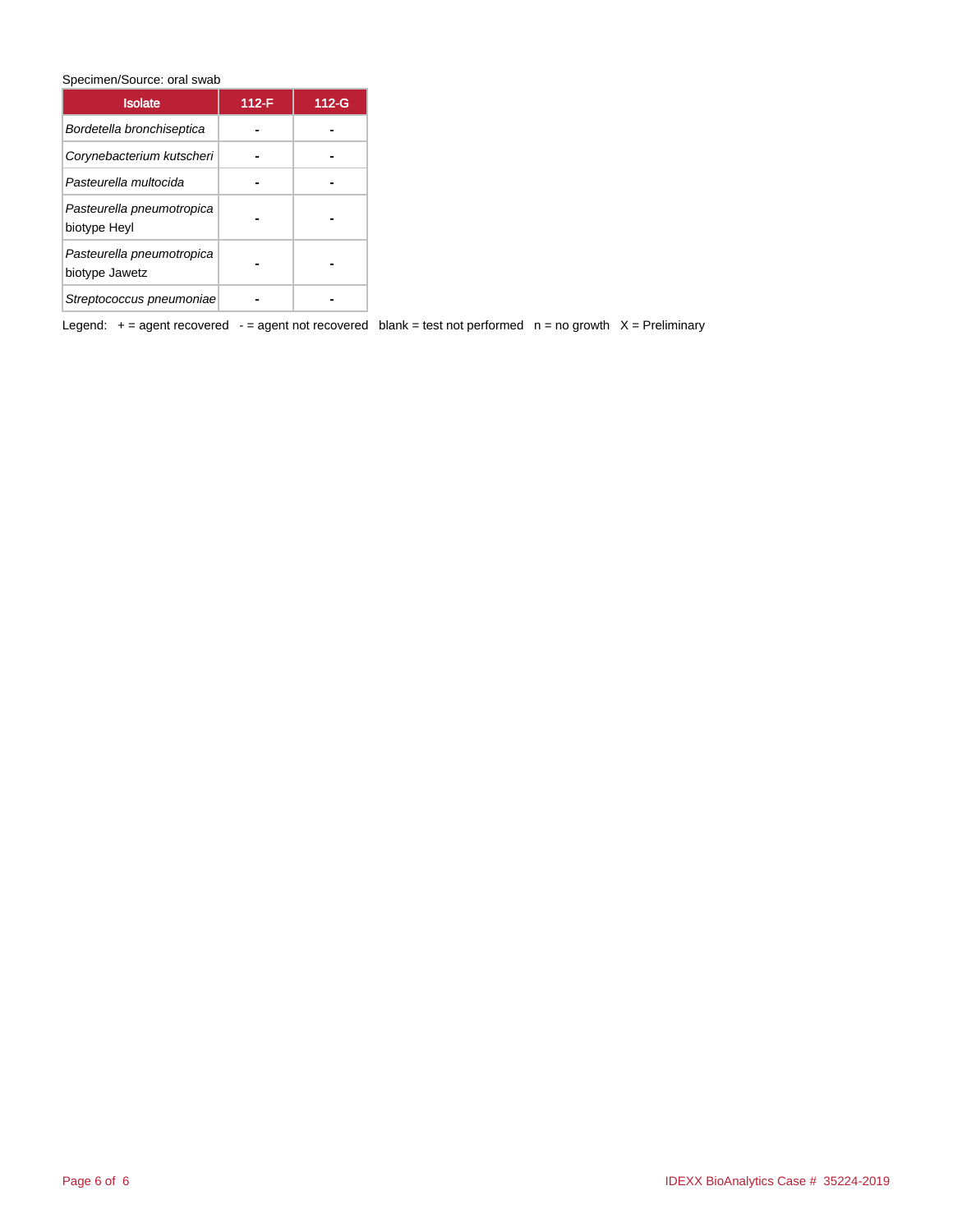



# FINAL REPORT OF LABORATORY EXAMINATION 4011 Discovery Drive, Columbia, MO 65201 1-800-669-0825 1-573-499-5700 idexxbioanalytics@idexx.com www.idexxbioanalytics.com

#### IDEXX BioAnalytics Case # 35224-2019 **Received: 12/18/2019** Received: 12/18/2019

Completed: 12/26/2019

#### SEROLOGY DETAILS

|                                   | <b>Baseline</b> | 113-F          | $114-A$        | 114-B                        | 114-C                        | $112-A$              | $112-B$                  | 112-C                        | 112-D          | 112-E          |  |
|-----------------------------------|-----------------|----------------|----------------|------------------------------|------------------------------|----------------------|--------------------------|------------------------------|----------------|----------------|--|
| <b>CAR bacillus</b>               |                 |                |                |                              |                              |                      |                          |                              |                |                |  |
| CAR bacillus purified<br>bacteria | MFI > 3.750     |                |                |                              |                              |                      |                          |                              |                |                |  |
| Encephalitozoon cuniculi          |                 |                |                |                              |                              |                      |                          |                              |                |                |  |
| E. cuniculi purified<br>antigen   | MFI > 1.200     |                |                |                              |                              | $\blacksquare$       | ٠                        |                              |                |                |  |
| <b>IDIR</b>                       |                 |                |                |                              |                              |                      |                          |                              |                |                |  |
| <b>IDIR VP6</b> recombinant       | MFI > 4.000     | ä,             | $\blacksquare$ | $\blacksquare$               | $\qquad \qquad \blacksquare$ | $\blacksquare$       | $\blacksquare$           | $\blacksquare$               | ä,             |                |  |
| <b>Hantaan</b>                    |                 |                |                |                              |                              |                      |                          |                              |                |                |  |
| Hantaan NP                        | MFI > 4.000     | ä,             | ÷              | $\blacksquare$               | $\blacksquare$               | $\blacksquare$       | $\blacksquare$           | $\blacksquare$               | ÷,             |                |  |
| <b>LCMV</b>                       |                 |                |                |                              |                              |                      |                          |                              |                |                |  |
| LCMV recombinant                  | MFI > 3.000     | ä,             | ä,             | $\qquad \qquad \blacksquare$ | $\overline{a}$               | $\blacksquare$       | $\blacksquare$           | $\qquad \qquad \blacksquare$ | $\blacksquare$ |                |  |
| <b>Mycoplasma pulmonis</b>        |                 |                |                |                              |                              |                      |                          |                              |                |                |  |
| M. pulmonis purified<br>bacteria  | MFI > 4.250     |                |                | $\blacksquare$               | $\blacksquare$               | ä,                   | Ĭ.                       | ä,                           |                |                |  |
| MAV <sub>1</sub>                  |                 |                |                |                              |                              |                      |                          |                              |                |                |  |
| MAV1 purified virus               | MFI > 3.750     |                |                | ä,                           | $\blacksquare$               | $\ddot{\phantom{a}}$ | $\blacksquare$           | l,                           | L              |                |  |
| MAV <sub>2</sub>                  |                 |                |                |                              |                              |                      |                          |                              |                |                |  |
| MAV2 purified virus               | MFI > 3.500     |                |                | $\blacksquare$               | $\qquad \qquad \blacksquare$ | $\blacksquare$       | $\overline{\phantom{a}}$ | Ĭ.                           | $\blacksquare$ |                |  |
| <b>Pneumocystis carinii</b>       |                 |                |                |                              |                              |                      |                          |                              |                |                |  |
| P. carinii                        | MFI > 1.500     | $\blacksquare$ |                | $\blacksquare$               | ä,                           | $\blacksquare$       | Ĭ.                       | Ĭ.                           | ä,             |                |  |
| <b>RPV</b>                        |                 |                |                |                              |                              |                      |                          |                              |                |                |  |
| RPV purified virus                | MFI > 2.500     | -              | $\blacksquare$ | ۰                            | $\blacksquare$               | $\blacksquare$       | $\blacksquare$           | $\blacksquare$               | ۰              | ۰              |  |
| NS1 <sup>1</sup>                  | MFI > 3.750     | $\blacksquare$ | ۰              | $\blacksquare$               | $\blacksquare$               | $\blacksquare$       | $\blacksquare$           | ä,                           | $\blacksquare$ |                |  |
| <b>RMV</b>                        |                 |                |                |                              |                              |                      |                          |                              |                |                |  |
| RMV VP2 recombinant               | MFI > 2.000     | $\blacksquare$ | $\blacksquare$ | $\blacksquare$               | $\blacksquare$               | $\blacksquare$       | $\blacksquare$           | $\blacksquare$               | $\blacksquare$ |                |  |
| NS1 <sup>1</sup>                  | MFI > 3.750     | $\blacksquare$ | $\blacksquare$ | $\blacksquare$               | $\blacksquare$               | $\blacksquare$       | $\blacksquare$           | $\overline{a}$               | $\blacksquare$ | $\blacksquare$ |  |
| <b>KRV</b>                        |                 |                |                |                              |                              |                      |                          |                              |                |                |  |
| KRV purified virus                | MFI > 3.250     |                |                | ä,                           | $\blacksquare$               | $\blacksquare$       | $\blacksquare$           | L,                           |                |                |  |

Page 1 of 3

If you have questions, please call our toll free number at 1-800-669-0825 or e-mail us at IdexxBioAnalytics@idexx.com.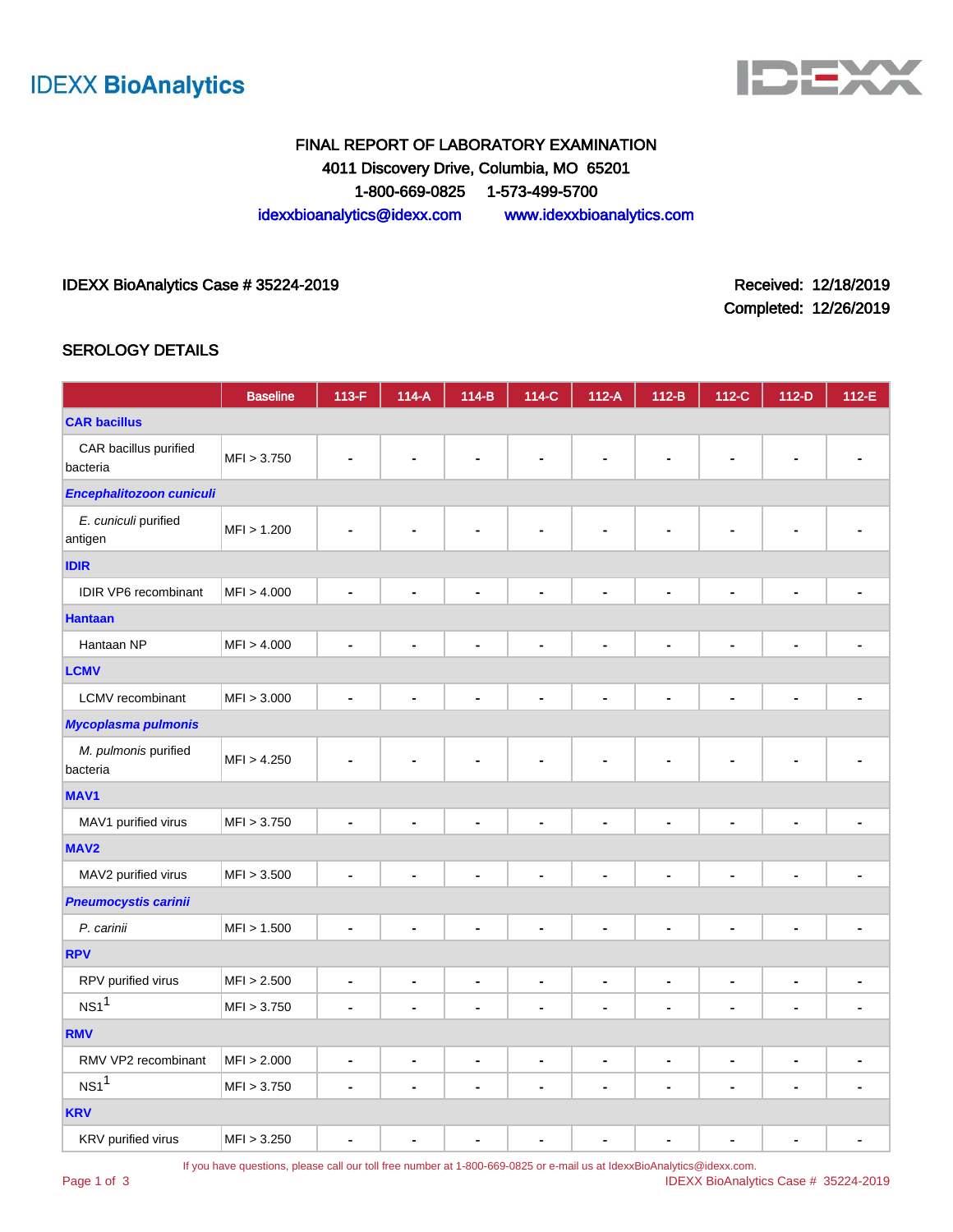|                                            | <b>Baseline</b> | 113-F          | $114-A$        | $114-B$                  | 114-C          | $112-A$        | $112-B$        | $112-C$        | $112-D$        | 112-E |  |
|--------------------------------------------|-----------------|----------------|----------------|--------------------------|----------------|----------------|----------------|----------------|----------------|-------|--|
| NS1 <sup>1</sup>                           | MFI > 3.750     | ä,             | ۰              | $\blacksquare$           | $\blacksquare$ |                |                | $\blacksquare$ |                |       |  |
| <b>H1</b>                                  |                 |                |                |                          |                |                |                |                |                |       |  |
| H1 purified virus                          | MFI > 1.750     | ٠              | $\blacksquare$ | $\blacksquare$           | $\blacksquare$ | $\blacksquare$ | $\blacksquare$ | $\blacksquare$ | $\blacksquare$ |       |  |
| NS1 <sup>1</sup>                           | MFI > 3.750     | $\blacksquare$ | ۰              | $\blacksquare$           | $\blacksquare$ | $\blacksquare$ | $\blacksquare$ | $\blacksquare$ | $\blacksquare$ |       |  |
| <b>PVM</b>                                 |                 |                |                |                          |                |                |                |                |                |       |  |
| PVM purified virus                         | MFI > 2.500     | $\blacksquare$ | ٠              | $\blacksquare$           | ٠              | $\blacksquare$ | ä,             | $\blacksquare$ |                |       |  |
| <b>RCV/SDAV</b>                            |                 |                |                |                          |                |                |                |                |                |       |  |
| RCV/SDAV purified virus   MFI > 3.750      |                 | ٠              | $\blacksquare$ | $\blacksquare$           | $\blacksquare$ | $\blacksquare$ | $\blacksquare$ | $\blacksquare$ | $\blacksquare$ |       |  |
| RCV/SDAV Spike                             | MFI > 3.750     | $\blacksquare$ | $\blacksquare$ | $\overline{\phantom{a}}$ | $\blacksquare$ | $\blacksquare$ | $\blacksquare$ | $\blacksquare$ | $\blacksquare$ |       |  |
| REO <sub>3</sub>                           |                 |                |                |                          |                |                |                |                |                |       |  |
| REO3 purified virus                        | MFI > 4.900     | -              |                | $\blacksquare$           | $\blacksquare$ | $\blacksquare$ | ä,             | $\blacksquare$ |                |       |  |
| <b>RTV</b>                                 |                 |                |                |                          |                |                |                |                |                |       |  |
| RTV purified virus                         | MFI > 2.000     | ٠              | $\blacksquare$ | $\blacksquare$           | $\blacksquare$ | $\blacksquare$ | $\blacksquare$ | $\blacksquare$ | $\blacksquare$ |       |  |
| TMEV purified virus                        | MFI > 2.000     | ۰              | ۰              | $\blacksquare$           | $\blacksquare$ | ۰              | $\blacksquare$ | $\blacksquare$ | $\blacksquare$ |       |  |
| <b>Sendai</b>                              |                 |                |                |                          |                |                |                |                |                |       |  |
| Sendai purified virus                      | MFI > 3.750     | ۰              |                | ä,                       | ٠              | ä,             |                | $\blacksquare$ |                |       |  |
| <b>Clostridium piliforme</b>               |                 |                |                |                          |                |                |                |                |                |       |  |
| Clostridium piliforme<br>purified bacteria | MFI > 4.950     |                |                | ٠                        |                | $\blacksquare$ |                | $\blacksquare$ |                | EQ    |  |
| Clostridium piliforme                      | <b>IFA</b>      |                |                |                          |                |                |                |                |                |       |  |

|                                   | <b>Baseline</b> | 112-F | 112-G |  |  |  |  |  |
|-----------------------------------|-----------------|-------|-------|--|--|--|--|--|
| <b>CAR bacillus</b>               |                 |       |       |  |  |  |  |  |
| CAR bacillus purified<br>bacteria | MFI > 3.750     |       |       |  |  |  |  |  |
| Encephalitozoon cuniculi          |                 |       |       |  |  |  |  |  |
| E. cuniculi purified<br>antigen   | MFI > 1.200     |       |       |  |  |  |  |  |
| <b>IDIR</b>                       |                 |       |       |  |  |  |  |  |
| <b>IDIR VP6</b> recombinant       | MFI > 4.000     |       |       |  |  |  |  |  |
| <b>Hantaan</b>                    |                 |       |       |  |  |  |  |  |
| Hantaan NP                        | MFI > 4.000     |       |       |  |  |  |  |  |
| <b>LCMV</b>                       |                 |       |       |  |  |  |  |  |
| <b>LCMV</b> recombinant           | MFI > 3.000     |       |       |  |  |  |  |  |
| <b>Mycoplasma pulmonis</b>        |                 |       |       |  |  |  |  |  |
| M. pulmonis purified<br>bacteria  | MFI > 4.250     |       |       |  |  |  |  |  |
| <b>MAV1</b>                       |                 |       |       |  |  |  |  |  |
| MAV1 purified virus               | MFI > 3.750     |       |       |  |  |  |  |  |
| MAV <sub>2</sub>                  |                 |       |       |  |  |  |  |  |
| MAV2 purified virus               | MFI > 3.500     |       |       |  |  |  |  |  |
| <b>Pneumocystis carinii</b>       |                 |       |       |  |  |  |  |  |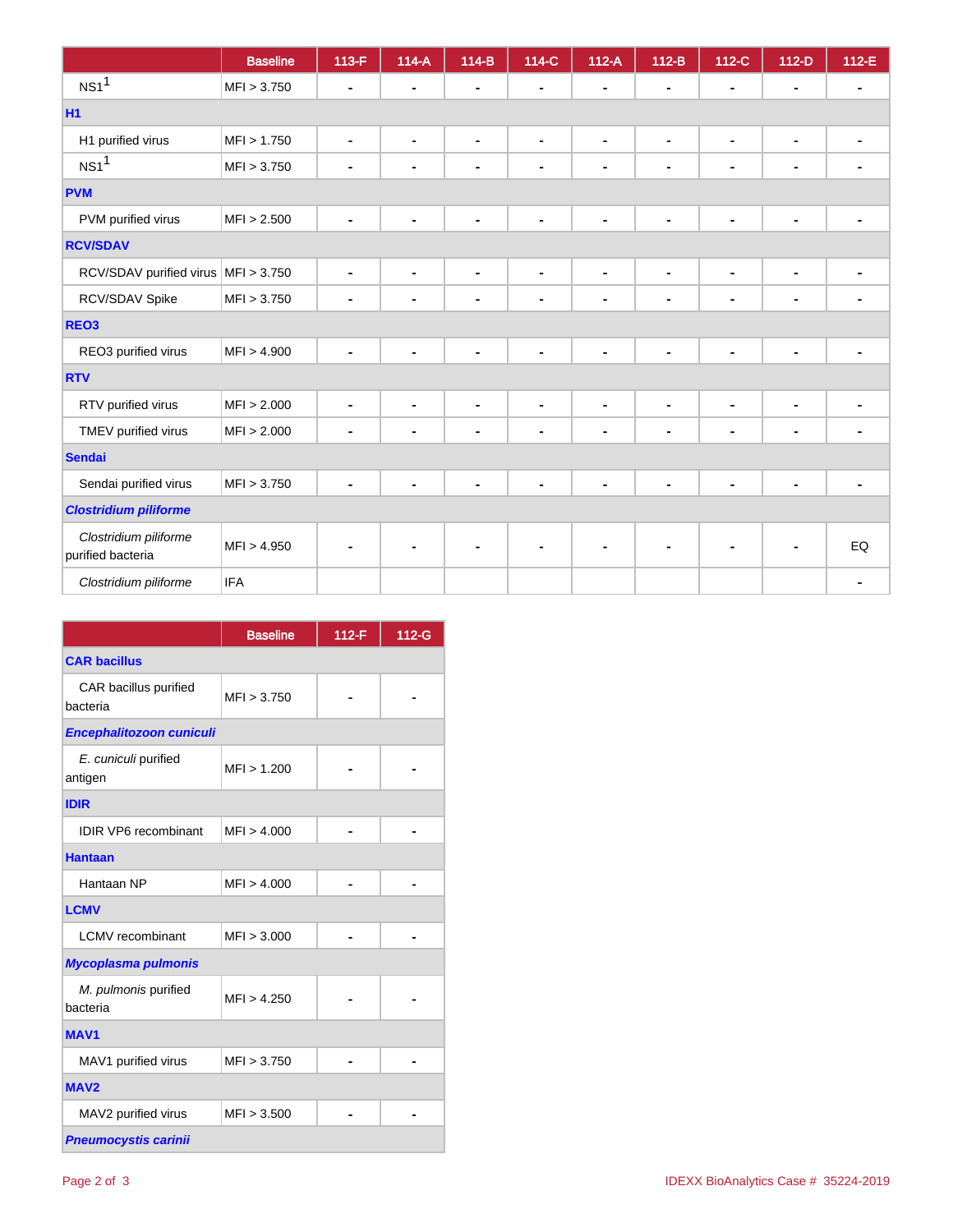|                                            | <b>Baseline</b> | $112-F$ | 112-G |
|--------------------------------------------|-----------------|---------|-------|
| P. carinii                                 | MFI > 1.500     |         |       |
| <b>RPV</b>                                 |                 |         |       |
| RPV purified virus                         | MFI > 2.500     |         |       |
| NS1 <sup>1</sup>                           | MFI > 3.750     |         |       |
| <b>RMV</b>                                 |                 |         |       |
| RMV VP2 recombinant                        | MFI > 2.000     |         |       |
| NS1 <sup>1</sup>                           | MFI > 3.750     |         |       |
| <b>KRV</b>                                 |                 |         |       |
| KRV purified virus                         | MFI > 3.250     |         |       |
| NS1 <sup>1</sup>                           | MFI > 3.750     |         |       |
| H <sub>1</sub>                             |                 |         |       |
| H1 purified virus                          | MFI > 1.750     |         |       |
| NS1 <sup>1</sup>                           | MFI > 3.750     |         |       |
| <b>PVM</b>                                 |                 |         |       |
| PVM purified virus                         | MFI > 2.500     |         |       |
| <b>RCV/SDAV</b>                            |                 |         |       |
| RCV/SDAV purified virus                    | MFI > 3.750     |         |       |
| RCV/SDAV Spike                             | MFI > 3.750     |         |       |
| REO <sub>3</sub>                           |                 |         |       |
| REO3 purified virus                        | MFI > 4.900     |         |       |
| <b>RTV</b>                                 |                 |         |       |
| RTV purified virus                         | MFI > 2.000     |         |       |
| TMEV purified virus                        | MFI > 2.000     |         |       |
| <b>Sendai</b>                              |                 |         |       |
| Sendai purified virus                      | MFI > 3.750     |         |       |
| <b>Clostridium piliforme</b>               |                 |         |       |
| Clostridium piliforme<br>purified bacteria | MFI > 4.950     |         |       |
| Clostridium piliforme                      | <b>IFA</b>      |         |       |

**NS11 :** NS1 protein is highly conserved among rodent parvoviruses and thus serves as a generic assay for parvovirus seroconversion. **Legend:**  $+$  = positive  $-$  = negative blank = test not performed  $EQ =$  equivocal  $HE =$  hemolysis precluded testing  $I =$  insufficient  $W =$  weak positive WB = Western Blot confirmatory analysis pending NS = non-specific reactivity N = normal  $\lg G$  L = less than normal  $\lg G$ Positive MFI results are reported as "+" followed by a number from 1 to 33 in thousands rounded off to the nearest thousand.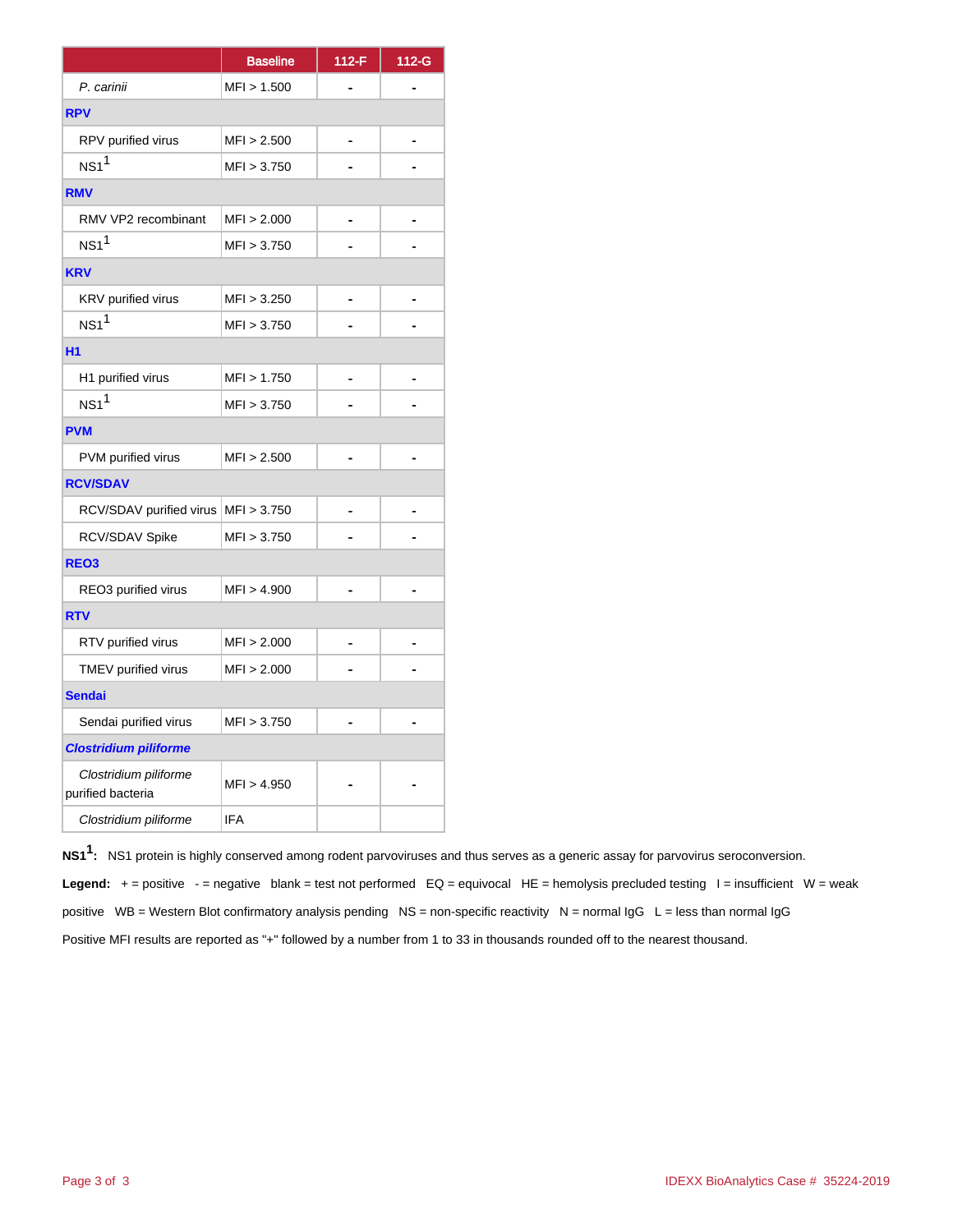



# FINAL REPORT OF LABORATORY EXAMINATION 4011 Discovery Drive, Columbia, MO 65201 1-800-669-0825 1-573-499-5700 idexxbioanalytics@idexx.com www.idexxbioanalytics.com

#### IDEXX BioAnalytics Case # 35676-2019 Received: 12/18/2019

#### Submitted By

Resource Center Animals-RRRC University of Missouri-RRRC Columbia, MO 65201

Completed: 12/20/2019

Phone: 573-884-7970 Email: brydae@missouri.edu; watermanjd@missouri.edu;

oneilla@missouri.edu; oconnore@missouri.edu; RhoadesJN@missouri.edu; dewitta@missouri.edu; sharmaabh@missouri.edu

#### Specimen Description

Species: rat Description: Pelt Swab Number of Specimens/Animals: 4 Building/Facility: Discovery Ridge

| ID             | <b>Client ID</b>                                     | Investigator | Room # | <b>Species</b> |
|----------------|------------------------------------------------------|--------------|--------|----------------|
| 1              | W112 rat pin worm<br>and fur mite swab<br>racks 1-4A | <b>Bryda</b> | W112   | rat            |
| $\overline{2}$ | W112 rat pin worm<br>and fur mite swab<br>racks 4B-7 | <b>Bryda</b> | W112   | rat            |
| 3              | W113 rat pin worm<br>and fur mite swab               | <b>Bryda</b> | W113   | rat            |
| $\overline{4}$ | W114 rat pin worm<br>and fur mite swab               | <b>Bryda</b> | W114   | rat            |

# **Services/Tests Performed:** Pinworm and Fur Mite Panel - rat (1-4)

**PCR evaluation for:** Aspiculuris tetraptera, Myocoptes, Radfordia/Myobia, Syphacia muris, Syphacia obvelata

**General Comments:** AOBRRRC quarterly pin worm and fur mite testing.

**Summary:** All test results were negative.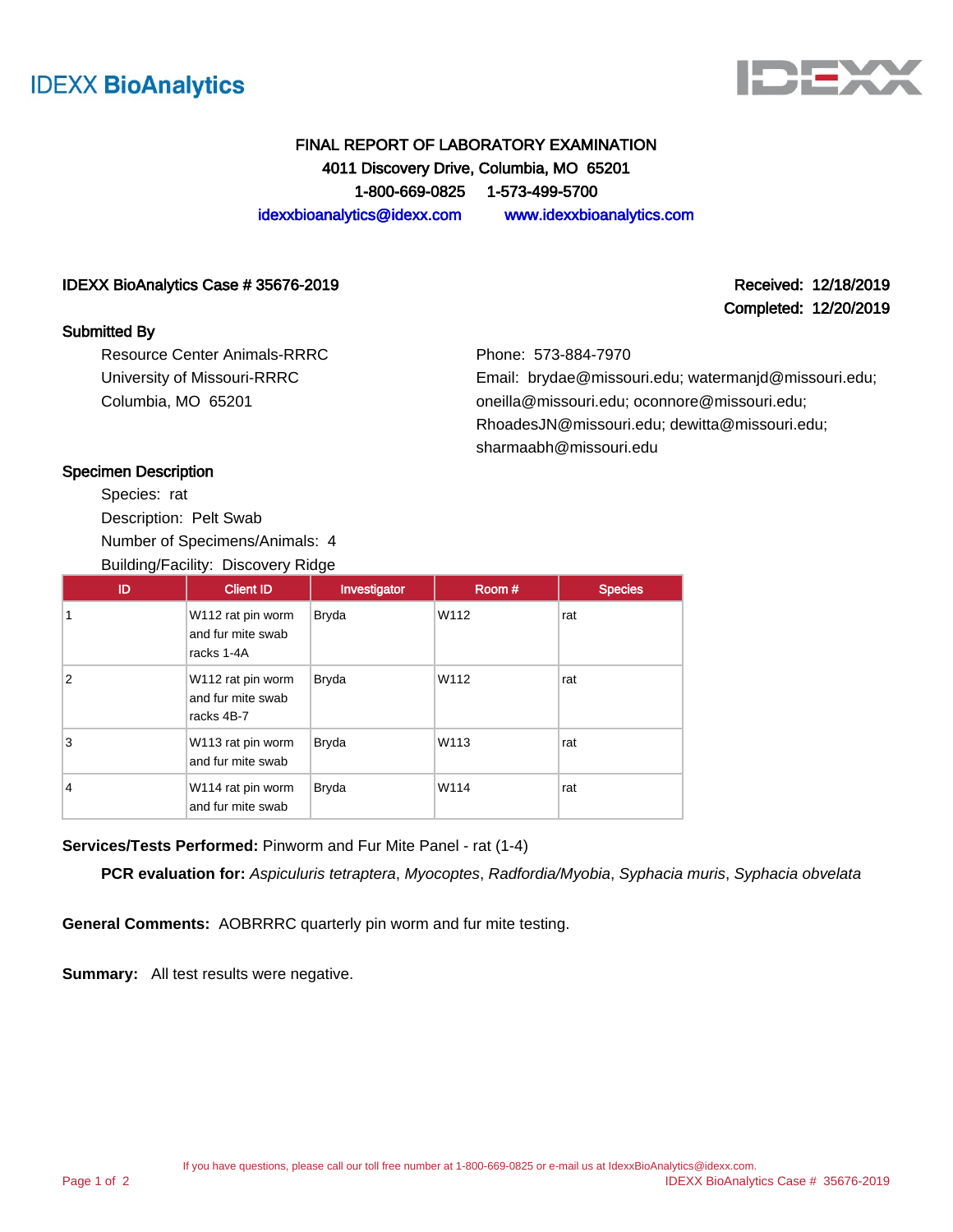# PCR EVALUATION

| pelt swab              |   |   | 3 |  |
|------------------------|---|---|---|--|
| Aspiculuris tetraptera |   | - |   |  |
| Syphacia muris         |   | ۰ |   |  |
| Syphacia obvelata      | - | - |   |  |
| Myocoptes              | ۰ | - |   |  |
| Radfordia/Myobia       |   |   |   |  |

Legend: + = positive - = negative id:id = pooled sample range id+id+id = non-range pooled sample NT or blank = no test performed wps = weak positive  $XX =$  Testing in progress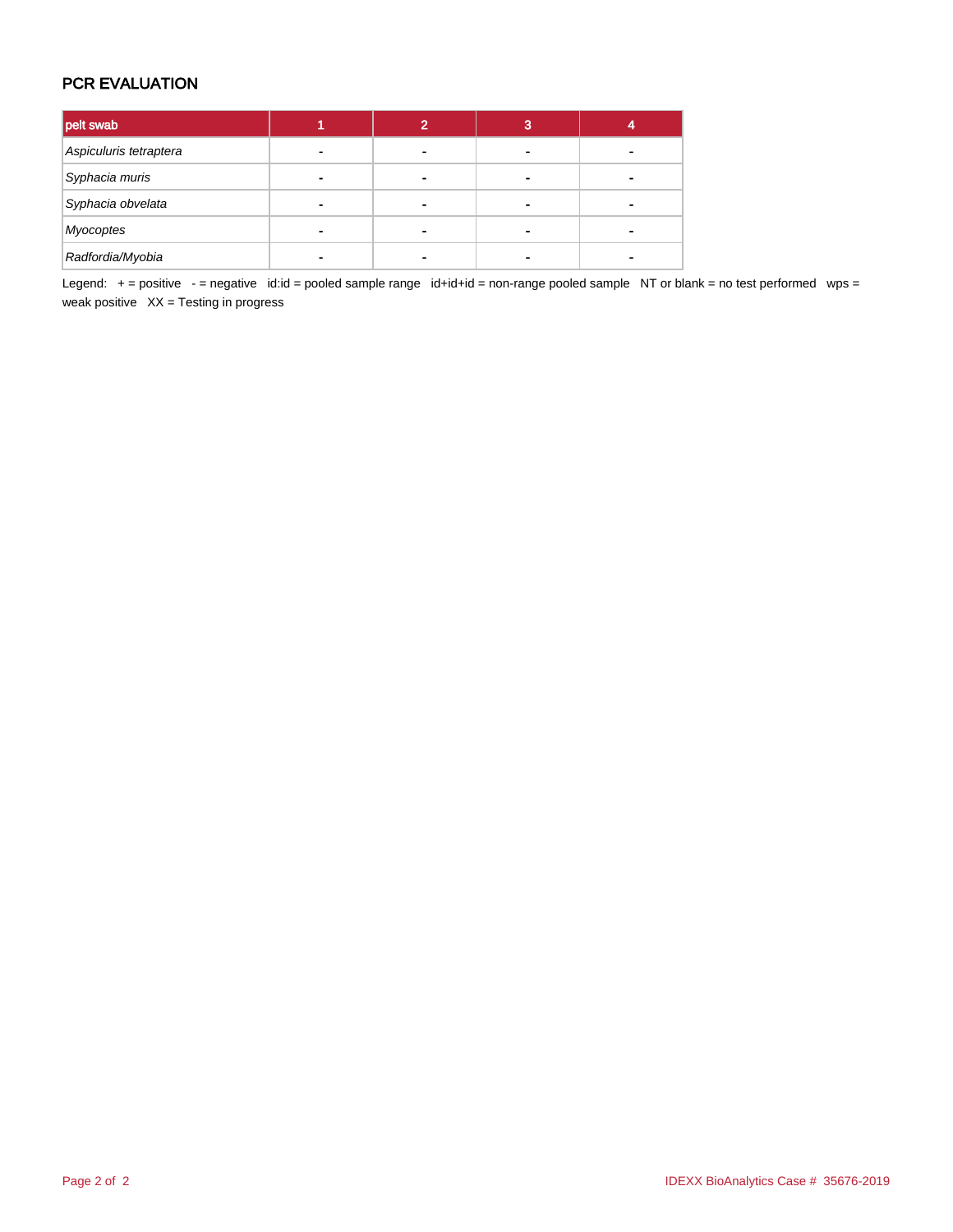| <b>Test Results</b>           |                                              |                      | 2019057682<br>Order #:                                   |  |  |  |  |  |  |
|-------------------------------|----------------------------------------------|----------------------|----------------------------------------------------------|--|--|--|--|--|--|
| LTM Customer ID: 39099        |                                              |                      | <b>Charles River Research Animal Diagnostic Services</b> |  |  |  |  |  |  |
| <b>University of Missouri</b> |                                              |                      | (CR RADS)                                                |  |  |  |  |  |  |
| <b>U Missouri OAR</b>         |                                              |                      | 261 Ballardvale Street                                   |  |  |  |  |  |  |
|                               |                                              |                      | Receiving Dock, Bldg 22                                  |  |  |  |  |  |  |
| OAR Room 01                   |                                              |                      | Wilmington MA 01887 USA                                  |  |  |  |  |  |  |
| 1720 E Campus Drive           |                                              |                      |                                                          |  |  |  |  |  |  |
| Columbia, MO 65201 USA        |                                              |                      |                                                          |  |  |  |  |  |  |
| <b>Billing Information</b>    |                                              |                      |                                                          |  |  |  |  |  |  |
| <b>Payment Method</b>         |                                              |                      | University of Missouri                                   |  |  |  |  |  |  |
| <b>Standing Purchase</b>      | PO#: COLUM-C0000431778                       |                      | 1720 E Campus Drive                                      |  |  |  |  |  |  |
| Order                         | Exp. 6/2020                                  |                      | Columbia, MO 65201 USA                                   |  |  |  |  |  |  |
| <b>Details</b>                |                                              |                      |                                                          |  |  |  |  |  |  |
| Sample(s) from:               | <b>DCRC</b>                                  |                      |                                                          |  |  |  |  |  |  |
| <b>Collection Date</b>        |                                              | <b>Arrival Date</b>  | <b>Approval Date</b>                                     |  |  |  |  |  |  |
| 18-Dec-2019                   |                                              | 26-Dec-2019          | 31-Dec-2019                                              |  |  |  |  |  |  |
| <b>Notes</b>                  |                                              |                      |                                                          |  |  |  |  |  |  |
|                               | Disco - 2019 Q4 - Rat sentinel PCR "A" rooms |                      |                                                          |  |  |  |  |  |  |
| <b>Diagnostic Summary</b>     |                                              |                      |                                                          |  |  |  |  |  |  |
| Test                          |                                              | Colony               | <b>PDG</b><br>?<br><b>Tested</b><br>$+/-$<br>٠           |  |  |  |  |  |  |
|                               |                                              | All results NEGATIVE |                                                          |  |  |  |  |  |  |

+ = Positive, +/- = Equivocal, ? = Indeterminate, PDG = Pending

To assure the health status of your research animal colonies, it is essential that you understand the sources, pathobiology, [diagnosis and control of pathogens and other adventitious infectious agents that may cause research interference. We have](http://www.criver.com/info/disease_sheets)  summarized this important information in infectious agent **Technical Sheets**, which you can view by visiting http://www.criver.com/info/disease\_sheets.



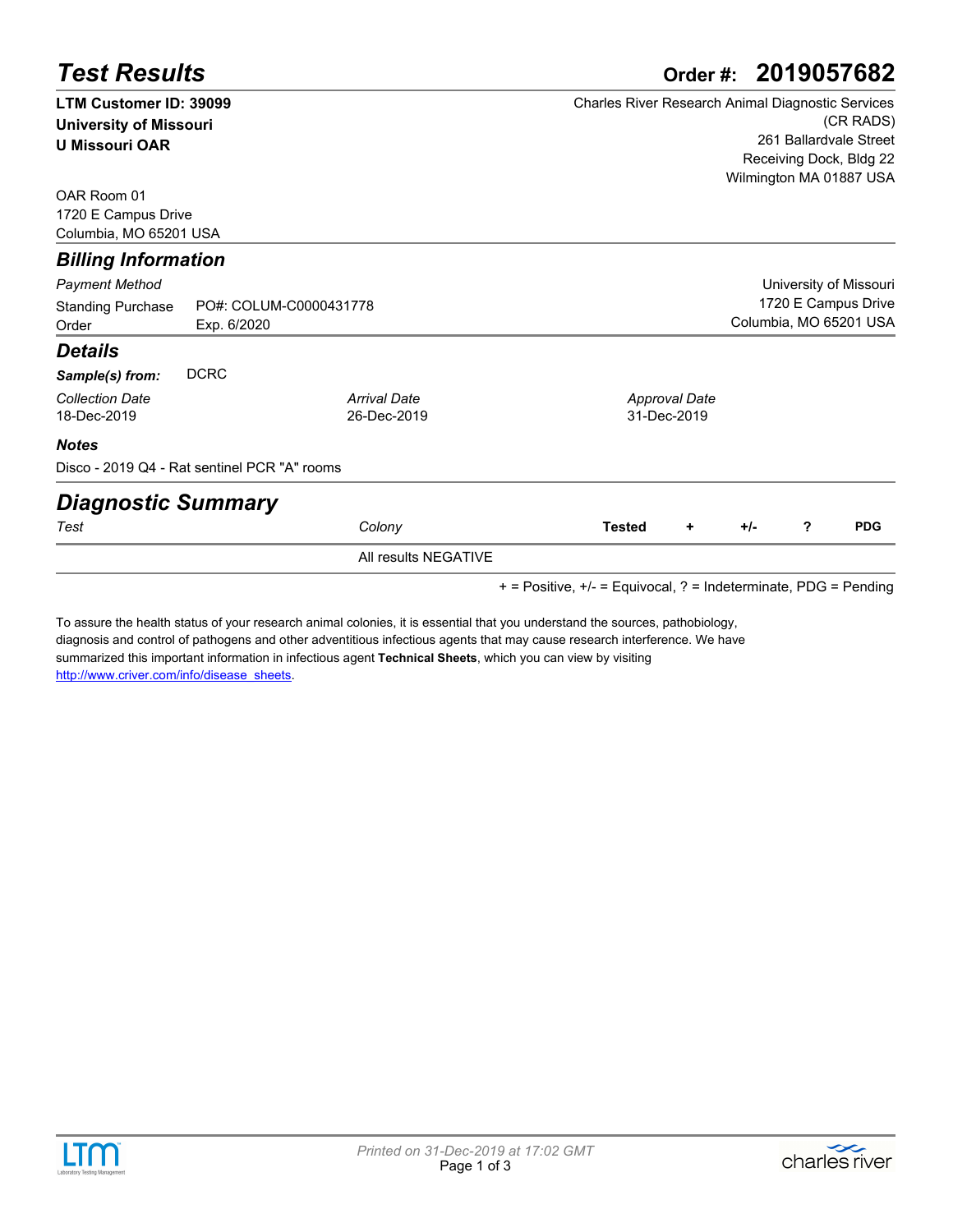# *Test Results* **Order #: 2019057682**

**LTM Customer ID: 39099 University of Missouri U Missouri OAR**

Charles River Research Animal Diagnostic Services (CR RADS) 261 Ballardvale Street Receiving Dock, Bldg 22 Wilmington MA 01887 USA

Results approved by Magan, Kyria on 31 Dec 2019

OAR Room 01 1720 E Campus Drive Columbia, MO 65201 USA

*Sample(s) from:* DCRC

#### *Notes*

Disco - 2019 Q4 - Rat sentinel PCR "A" rooms

# *Molecular Diagnostics: Infectious Disease PCR*

#### *U Missouri Mite and Pinworm Screen PCR*

|                    | 112                      | 113                      | 114                      |
|--------------------|--------------------------|--------------------------|--------------------------|
| <b>Mite PCR</b>    | $\overline{\phantom{0}}$ | $\overline{\phantom{0}}$ | $\overline{\phantom{0}}$ |
| <b>Pinworm PCR</b> | $\overline{\phantom{0}}$ | -                        |                          |

#### *Remarks*

 $-$  = Negative,  $+/-$  = Equivocal;  $+$  = Positive; I = Inconclusive.

An equivocal result indicates inconsistent amplification detected by real-time PCR.

Inconclusive indicates failure of control result.

Nucleic Acid Recovery Control (NRC)/Inhibition Control: A low copy exogenous nucleic acid was added to sample lysis prior to nucleic acid isolation to serve as both a control to monitor for nucleic acid recovery and PCR inhibition. An RNA NRC also monitors reverse transcription for RNA virus assays. Nucleic acid recovery and PCR inhibition is monitored by a PCR assay specific for the NRC template. Unless otherwise stated, the control results passed for this order.

Any samples reported as equivocal or positive result in this report has been confirmed by re-extracting nucleic acid and repeating real-time PCR amplification to confirm the initial testing result.

Recommended sample types are essential to accurate results. Missing or inappropriate sample types can effect detection. If this report contains an unexpected result or are unsure of recommended sample types, please contact Lab Services@crl.com before taking any action. Additional or alternative testing may be essential to reaching an accurate diagnosis. We will be glad to test newly submitted samples for the positive agents up to the number of unexpected results in this order.